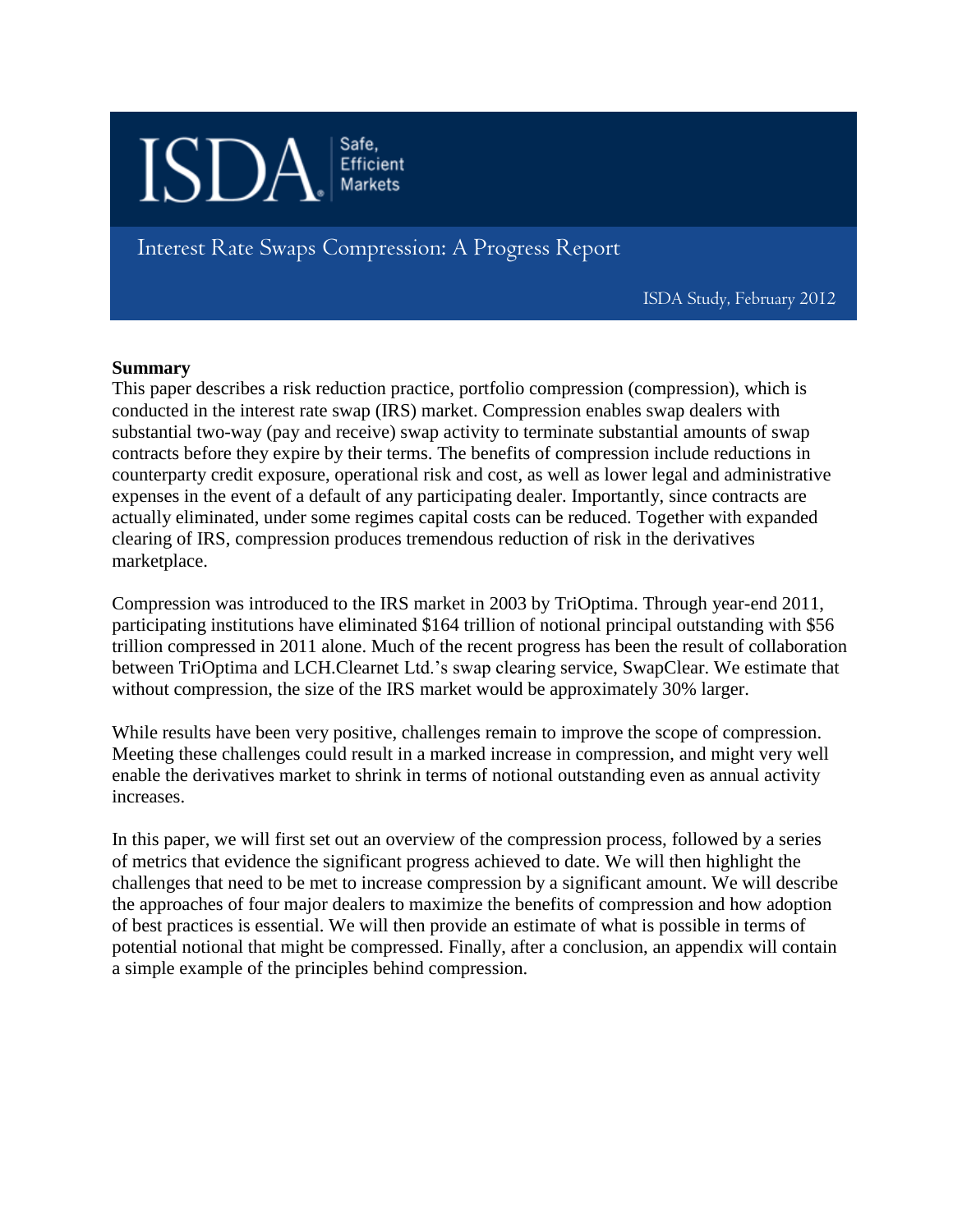### **Overview of the Compression Process**

In compression, participating dealers are able to eliminate trades among themselves where the risks of those trades offset one another according to the parameters agreed by each participant. The first step is to get as many dealers as possible to participate. Each dealer is able to specify its tolerances to changes in its portfolio as a result of compression. This is an important step. Dealers specify how much change in interest rate risk they will accept and across what tenor periods. These tenor periods are called "buckets" and may be in three-month, six-month or other increments of time out to 50 years. In addition to numerous interest rate risk parameters, dealers are also able to specify rate reset, cash flow and counterparty risk limits. TriOptima does not require dealers to compromise their risk management practices. While each dealer specifies unique tolerances, similar and permissive tolerances across dealers will increase the effectiveness of compression.

Compressions are executed in what are called "cycles" in a single currency at a time. TriOptima schedules a cycle for a currency with a group of dealers. Each participating dealer submits transactions that it has identified as eligible for compression, based upon an analysis of its swap portfolio in the currency. Each dealer also specifies the tolerances it is willing to accept. TriOptima then uses its compression algorithm to produce an unwind proposal that respects all the tolerance limits specified by each participating dealer. In IRS cycles, unwind proposals identify trades that will be completely or partially terminated to produce the compression results. The transactions are terminated only after all participating dealers have accepted the unwind proposal. After the cycle, each dealer's remaining portfolio has the same market risk (interest rate risk) profile as at the start (adjusted for the changes permitted in the tolerance setting phase) and the counterparty risk profile is changed in accordance with the tolerances set by each dealer at the start of the cycle. Reducing and leveling counterparty exposures is a frequent result of compression cycles.

## **Compression Metrics: Progress to Date**

Globally, over 150 institutions have participated in various compression cycles in a remarkable 25 currencies since the introduction of triReduce in 2003. In 2008, TriOptima began working with SwapClear and its members to compress cleared swaps. Since a significant inventory of IRS had built up in SwapClear over the years and it was a closed, or nearly closed system, all the risk was contained within its members. Compression in SwapClear reached \$89 trillion by the end of 2011. In total, \$164 trillion of IRS notional has been eliminated as of the close of 2011. Compression cycles in euro, Yen and USD through February 10, 2012 have reduced notionals in SwapClear by another \$20.4 trillion.

Much of the progress occurred in the last year or two. Compression cycles at SwapClear now include four currencies: USD, euro, Sterling and Yen. Twenty-one dealers have actively participated in cycles and an additional eight have agreed to participate going forward. In all, these dealers represent 29 of SwapClear's 62 members. Through this process, more than 950,000 transactions have been completely terminated.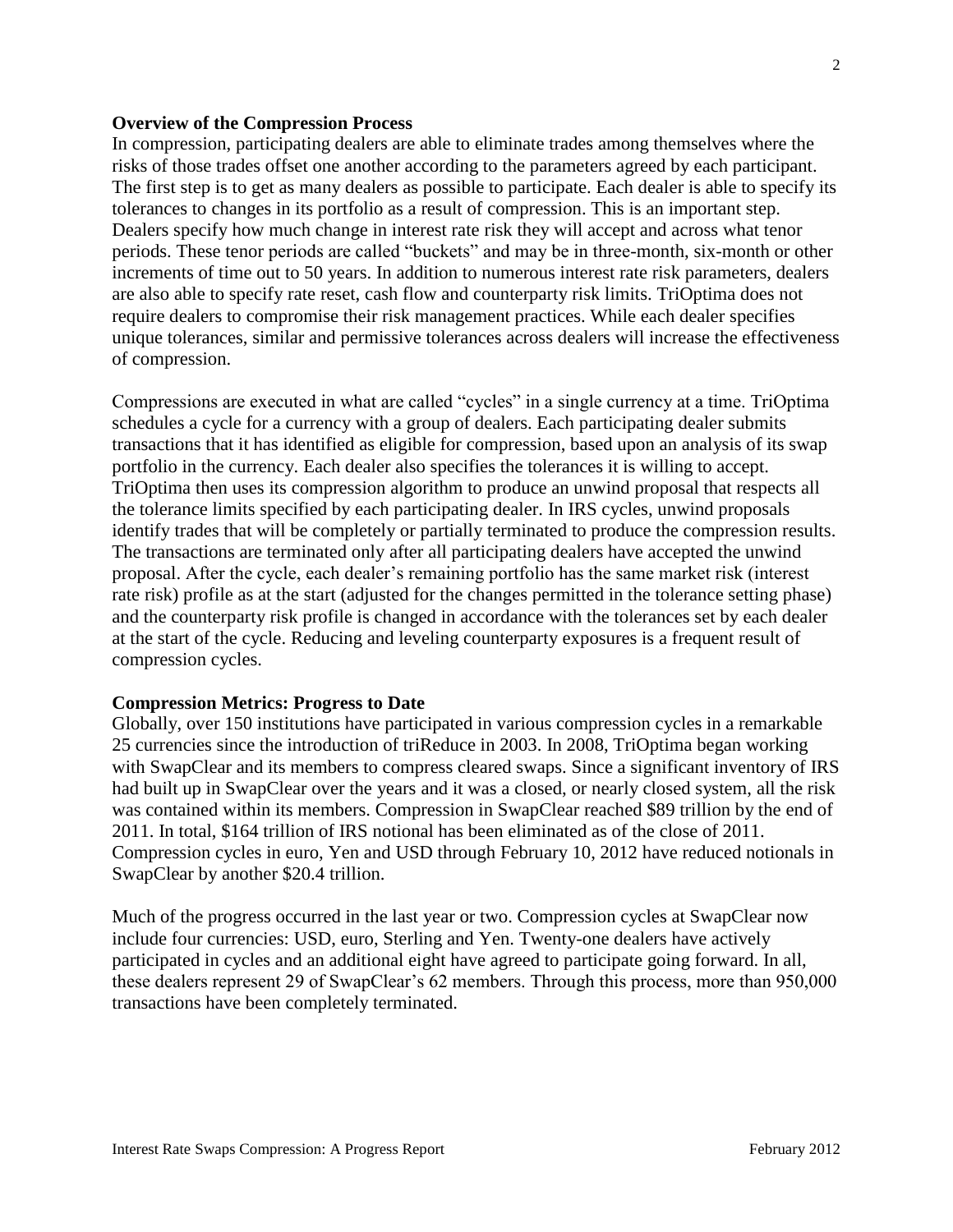The table below outlines the effects of compression on the aggregate amount of IRS in the marketplace, using BIS June 2011 data.<sup>1</sup> The first part of the table is labeled Gross Analysis and makes no adjustment for the double-counting of cleared IRS. As can be seen, if compression had not occurred, the notional amount of IRS would be \$572 trillion or 29% higher than the latest BIS data of \$442 trillion. The lower part of the table is labeled Adjusted Analysis and it reduces the size of the market and the amount of compression to eliminate the double-count resulting from clearing<sup>2</sup>. The adjusted BIS IRS market is \$293 trillion. If not for compression, the adjusted market would have been \$393 trillion, or 34% higher. This data does not reflect the additional progress in the second half of 2011 because it will be several months before the BIS releases data for year-end 2011.

# **Effects of Compression (\$ trillions)**

as of June 30, 2011

### **Gross Analysis**

| Aggregate IRS outstanding* | 442 |      |
|----------------------------|-----|------|
| Aggregate IRS compression  | 130 |      |
| Pro forma IRS              |     | +29% |
|                            |     |      |

### **Adjusted Analysis**

| Aggregate IRS outstanding* | 442   |                                      |
|----------------------------|-------|--------------------------------------|
| Cleared swap adjustment    | (149) | one-half of SwapClear portfolio      |
| Adjusted IRS outstanding   | 293   |                                      |
| Adjusted compression       | 100   | reduces compression by \$30 trillion |
| Pro forma adjusted IRS     | 393   | $+34%$                               |

*\* BIS Survey, June 2011*

In many ways, compression works because the risk inherent in large swap portfolios can be relatively modest. In fact, over \$100 trillion of swaps have been terminated through compression without significantly changing the risk of the participants' market risk portfolios. Active participants fully realize it is exposure to outright interest rate risk, to curve risk and to spread risk that is most important to risk management, rather than the outstanding notional size of the market. Nonetheless, through compression, it is possible to eliminate the equivalent of trillions of dollars of notional through a small investment of time and resources and a modest change in risk management organization. We strongly believe this small investment represents extremely good value for the industry.

## **Compression Challenges**

 $\overline{\phantom{a}}$ 

The figures in the previous section are impressive. However, there is scope for much greater success both in the continued compression of bilateral swaps as well in compression of the growing volumes of cleared IRS swaps between dealers. There are three main challenges to overcome. These are:

<sup>&</sup>lt;sup>1</sup> The table assumes that all compressed IRS would otherwise be outstanding and, as a result, it overstates the size of the market somewhat.

 $2^2$  Compared with bilateral execution, clearing double-counts the amount of outstanding swaps, as both parties to each cleared transaction book a swap with the clearing house.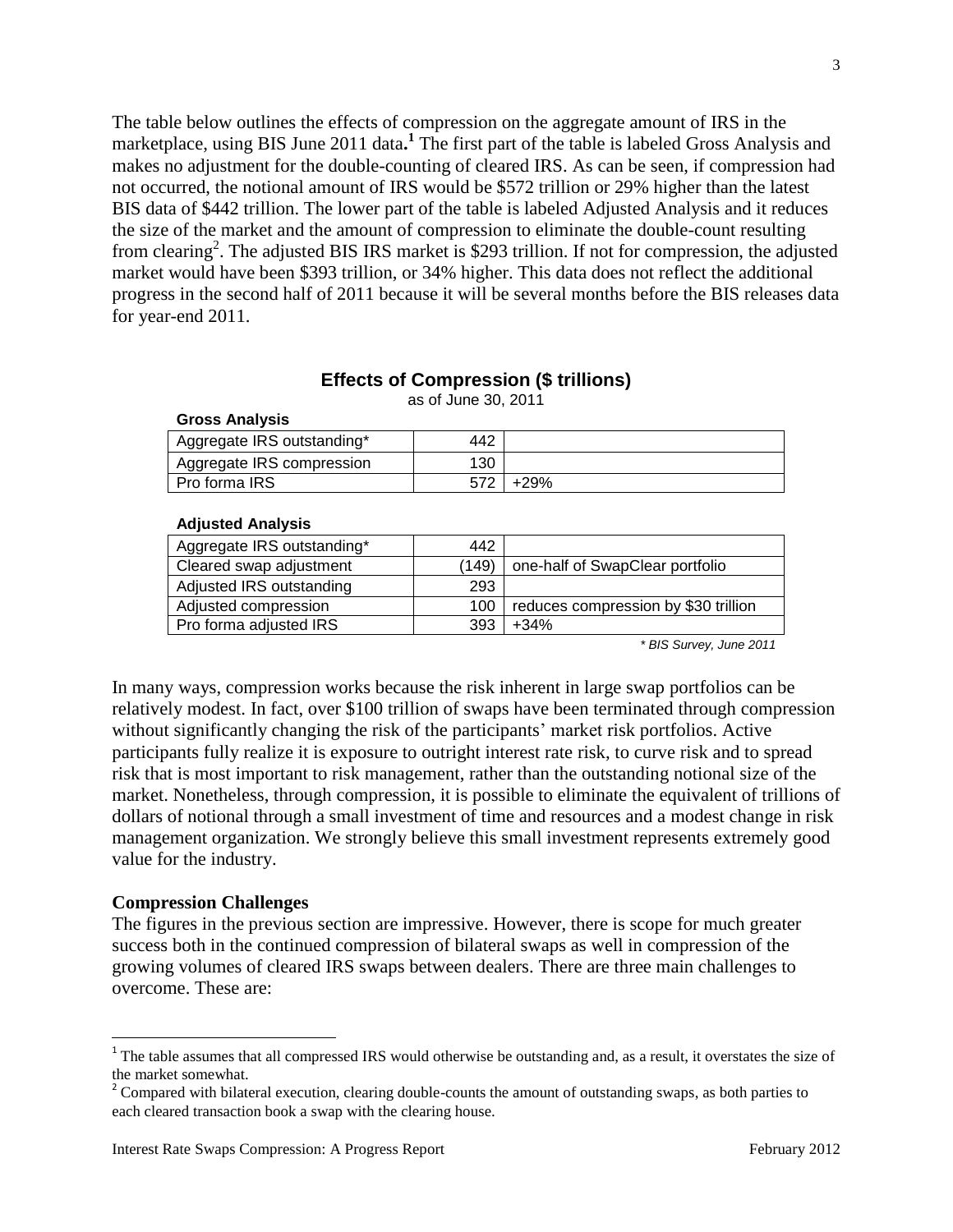• *Numerous Booking Desks.* Most dealers have several units that execute IRS. These units might include the main market-making desk, options desks, asset swap desks, exotic desks, asset management units, etc. Many of these desks do not participate in compression cycles even though the results for the dealer could be quite significant if all participated. This is, perhaps, the largest impediment to much greater compression results.

To address the above issue, some banks have adopted the one-book approach, where trades are effectively contained in a single trading unit for the purposes of clearing and compression. This has several advantages. First, participation needs to be coordinated by only one desk. Second, the desk will have a much larger portfolio of swaps which produces many more offsetting swaps and opportunities for compression. The impact of these central booking desks would also yield important results for compression of uncleared IRS.

In any case, we believe the decisions to clear and/or participate in compression (bi-lateral and through SwapClear) should be defined at the legal entity level, not the execution desk level. With limited exception for individually excluded transactions (hedge accounting treatment or other pre-agreed exception) decisions to participate in compression should cover the legal entity's entire portfolio of eligible transactions.

- *Swap Valuation Methodologies.* The markets have changed over the past few years with respect to the valuation of swaps and to borrowing and reinvesting cash that is required to manage the swaps business. Prior to these changes, there had been widespread agreement on IRS valuation using LIBOR as the valuation metric for swaps, i.e., it was the borrowing and reinvestment rate that kept mismatches of cash flows in balance. Market practice changed with the growth of swap collateralization and as the spread between LIBOR and overnight rates widened. These issues dampened the willingness of some firms to participate in compression cycles.
- *Regulatory Burdens.* The pace and scope of global regulatory reforms have placed huge compliance burdens on firms. Regulators around the world have developed different standards for clearing and execution of IRS. This has impacted not only the dealers themselves but their clients as well. The groups that might otherwise create one-book desks and processes to optimize compression are busy responding to regulatory developments and client requirements.

The industry is making progress addressing these challenges. In their March 31, 2011 letter to the global regulators, the G-14 institutions committed to "… optimizing the concentration of their portfolios on an ongoing basis in order to maximize the success of the tear-up algorithms." In addition, TriOptima developed new tools for cycle participants that address potential funding concerns giving them confidence to compress their trades.

Several banks have begun centralizing their business with SwapClear through the one-book approach. Expanded SwapClear membership and a reprioritization of compression within all SwapClear member firms have also improved compression results.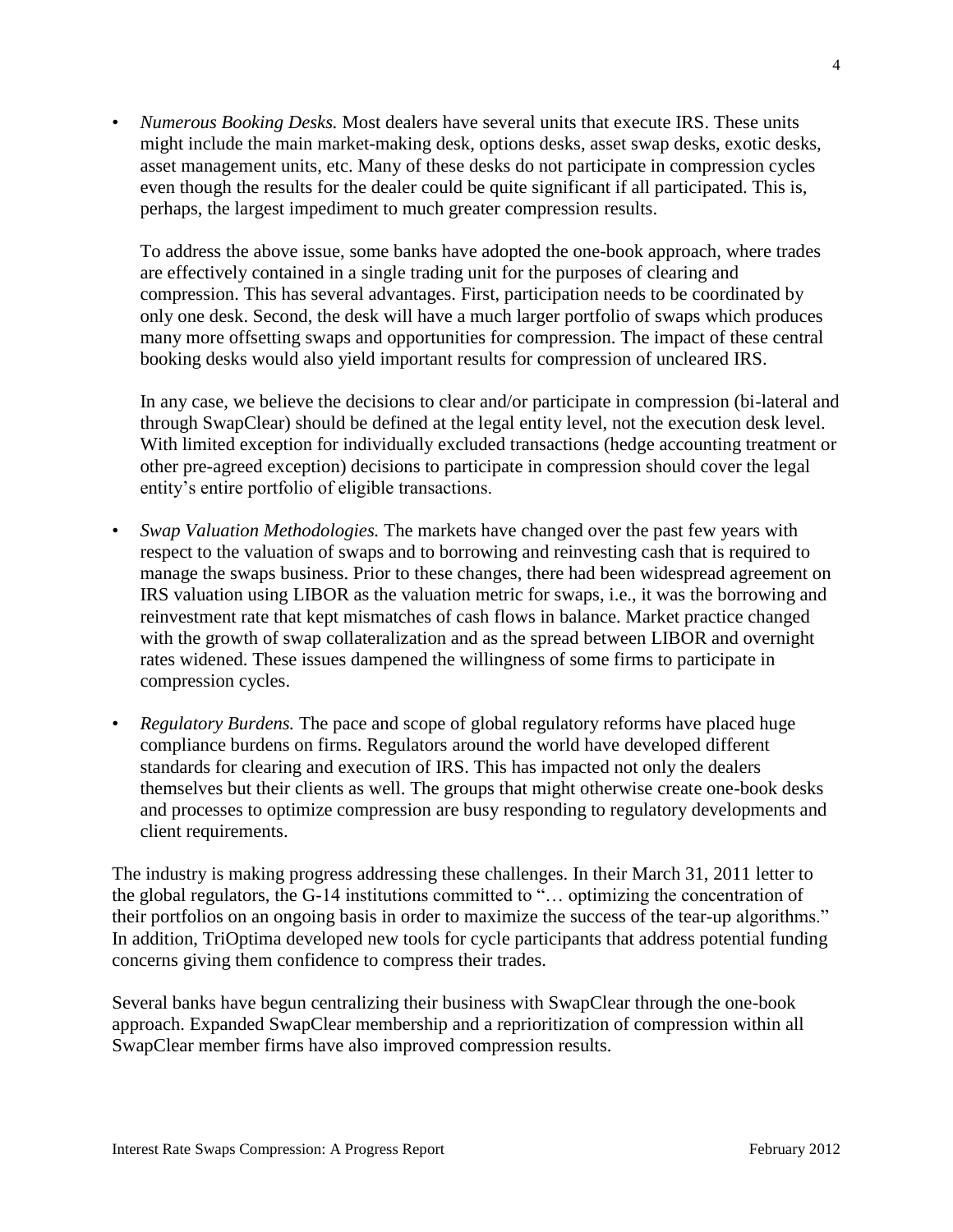### **Approaches of Major Dealers**

The current success of compression may be explained, in large part, by the approaches of major dealers to achieve its maximum benefits. If these practices are adopted by all participants, we believe much greater progress may be possible. Four firms, JP Morgan, Morgan Stanley, Deutsche Bank and Barclays Capital, explain their approaches below.

J.P. Morgan has taken a comprehensive approach to counterparty and market risk by utilizing the one-book approach to IRS. The vast majority of transactions with third parties executed by any of J.P. Morgan's trading desks are rebooked into a central book. This means multiple desks may execute IRS but all the benefits from compression and risk offsetting can be managed centrally. It has taken some time and investment for the infrastructure to be established, but management firmly believes it is working.

According to Andy Powell, J.P. Morgan's COO of Rates, the bank's trading managers are very particular in developing risk tolerances. He believes the bank is more restrictive than many other dealers, yet the results speak for themselves. Powell comments: "We have found that our onebook approach to compression has resulted in significant efficiencies. In SwapClear alone, we were able to terminate \$5.4 trillion in notional principal in 2011. It is clear that if all market participants adopted this approach, J.P. Morgan would get even better results and the potential for the industry as a whole would be truly impressive. We greatly value reduction in our trade volumes for multiple reasons including capital management, reduced operating costs, improved systems performance and lower levels of systemic risk."

Morgan Stanley is a strong advocate of portfolio compression and supports the industry's commitments to global regulators in this area. Morgan Stanley has centralized key elements of compression cycle decision making to reduce the impact of the valuation methodologies discussed above. Morgan Stanley agrees that there will be improved compression results achieved with a reduction in the number of decision nodes (entity level vs. desk level). The centralization of compression management has radically improved the compression results observed across the firm.

Deutsche Bank has also placed a high priority on IRS compression. In 2011, it terminated \$6.3 trillion of notional principal, an increase of 26% from 2010. It has also adopted the one-book approach for the major currencies (USD and EUR), and has focused on reducing both notional principal and trade volumes to the greatest extent possible within acceptable risk parameters. Like JP Morgan, it permits several desks to execute trades that are eligible for clearing but operationally transforms them into interbook trades so that only one book faces SwapClear. The bank believes it will improve operational efficiency and enhance its capital management as it continues to refine its approach to compression. It is assessing its assumptions about risk tolerances as a means of compressing even greater volumes of transactions.

Jon Eilbeck, Deutsche Bank's Chief Operating Officer Global Rates and Commodities, encourages other dealers to promote better compression practices. "We have worked with TriOptima on how to maximize the benefits of compression. We strongly believe the one-book approach should be adopted by all members of SwapClear. We see how this has benefited Deutsche Bank and are very encouraged with the potential of compression. We also believe risk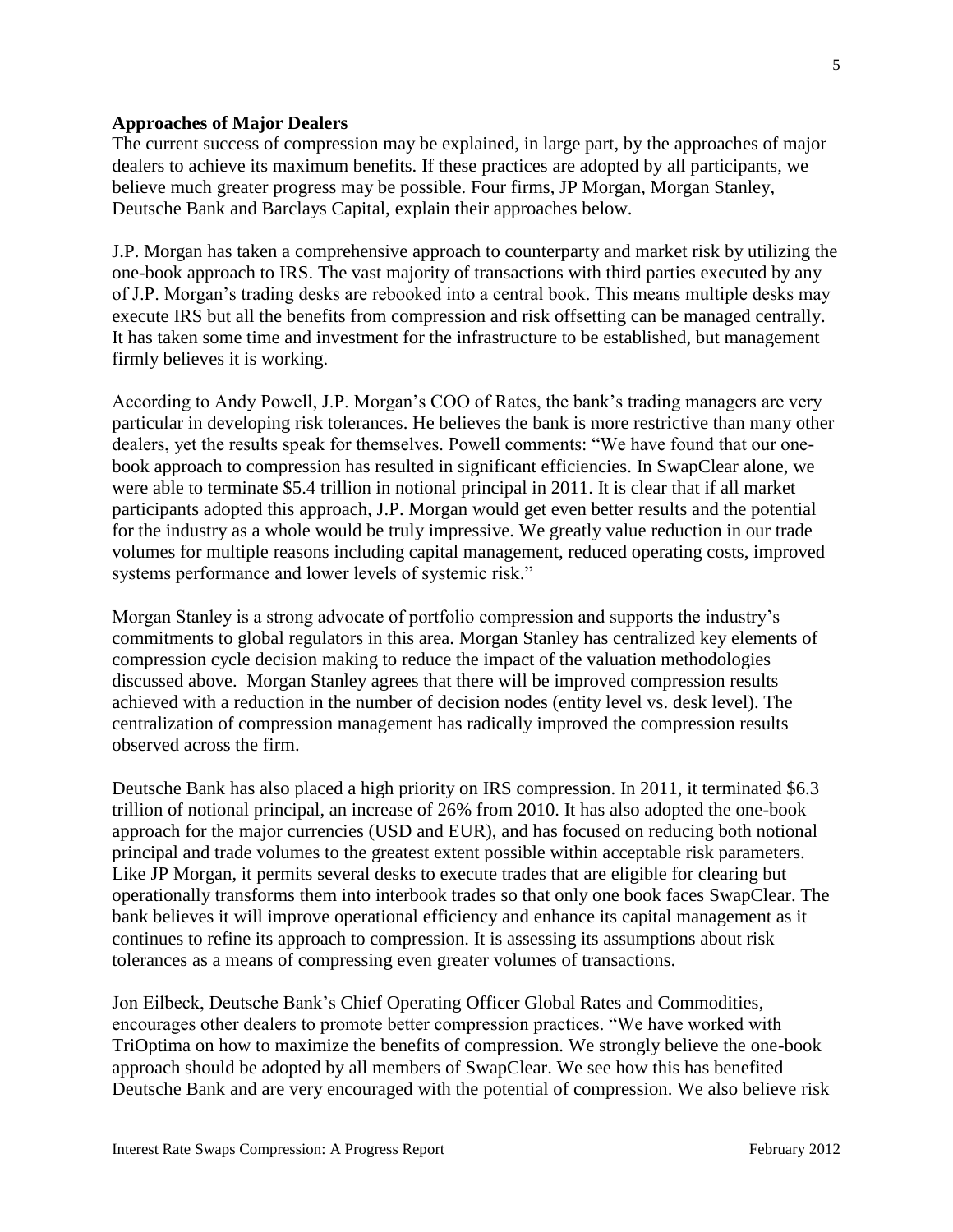tolerances need to be tested as acceptance of small increases in risk might drive compression further."

Like JP Morgan, Morgan Stanley and Deutsche Bank, Barclays Capital was also an early adopter of practices to promote compression. Barclays has instilled trade life-cycle discipline not only in operations but also in trading, which helped create a consistent culture throughout Barclays that values compression. Barclays has a one-book approach in some currencies and currently has technology initiatives in place to expand its breadth. Barclays further maximizes the benefits of compression with specialist teams meeting before and after each cycle to apply custom risk tolerances designed to fit the currency and risk appetite at that time. The evaluations and risk impacts from previous completed cycles are documented and actioned which effectively create progressive improvements**.** In 2011, as a result of compression, Barclays Capital terminated \$6.4 trillion of notional principal from SwapClear, doubling the amount from 2010 in both nominal and line item terms.

Ralph Orciuoli, the COO for Rates Trading at Barclays Capital, fully endorses the compression initiative citing successes at his firm: "The return on resources for multi-lateral compressions has been tremendous. We greatly support the one-book approach and look forward to moving further up the efficiency curve again this year."

### **What is Reasonably Possible?**

TriOptima provided the graph below as well as the analysis in this section of the paper. The graph is based on TriOptima's years of experience with literally hundreds of compression cycles. It illustrates how increased participation from side books and higher trade submissions improve the trade linking rate, which, in turn, provides a greater pool of swaps for inclusion in the compression algorithm. The greater pool of swaps leads to greatly improved results for the entire industry. One can readily see the graph is not linear. Higher participation rates do more than increase compression proportionately.

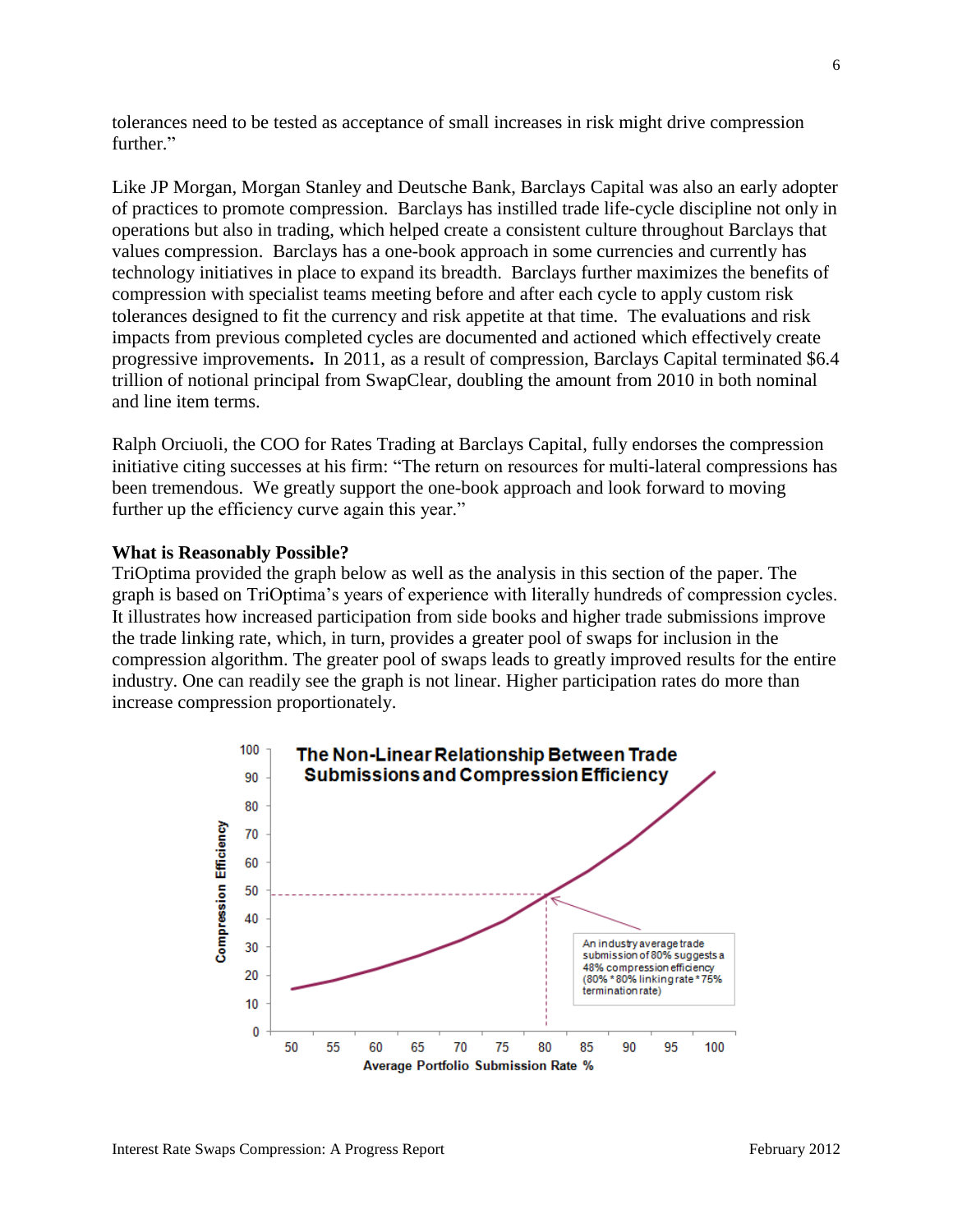The graph indicates that if market participants submitted all their trades that are eligible for compression, it is reasonable to assume an 80% trade submission ratio, of which 80% would be linked to other dealers participating in the cycle. Of these, 75% might then be terminated and the result would be compression of 48%. Based on the January 20, 2012 outstandings in IRS on the SwapClear website, \$138 trillion of the \$287.5 trillion in notional outstanding in EUR, USD, GBP and JPY could be eliminated. These statistics are an estimate of the potential for compression at a given point in time and will change based on the volume of new trades executed.

TriOptima believes its estimates are reasonable and points to great success in the compression cycles for South African Rand (ZAR) and Mexican Peso (MXN). Most dealers only trade ZAR and MXN in one book, and there is widespread participation in the cycles. Similar results could be achieved for all currencies, cleared and uncleared, if the industry coalesced around the onebook management approach.

# **Conclusion**

Compression has quietly become one of the industry's most successful means of managing interest rate derivatives portfolios, and has helped to reduce counterparty credit risk and interconnectivity between dealers. As of year-end 2011, compression has eliminated \$164 trillion of swaps since the inception of the product in 2003. Compression has significantly reduced the size of the IRS market.

The commitment to compression by derivatives industry participants, as well as firms such as SwapClear and TriOptima, is clear. Further progress in this area lies ahead, both with regard to cleared and uncleared swaps, as firms that currently engage in compression continue their efforts, and as more firms realize its manifold benefits and begin to do so.

This great success could be compounded and have an even greater impact if all dealers participated in compression cycles and adopted the one-book approach that several of the major dealers have employed.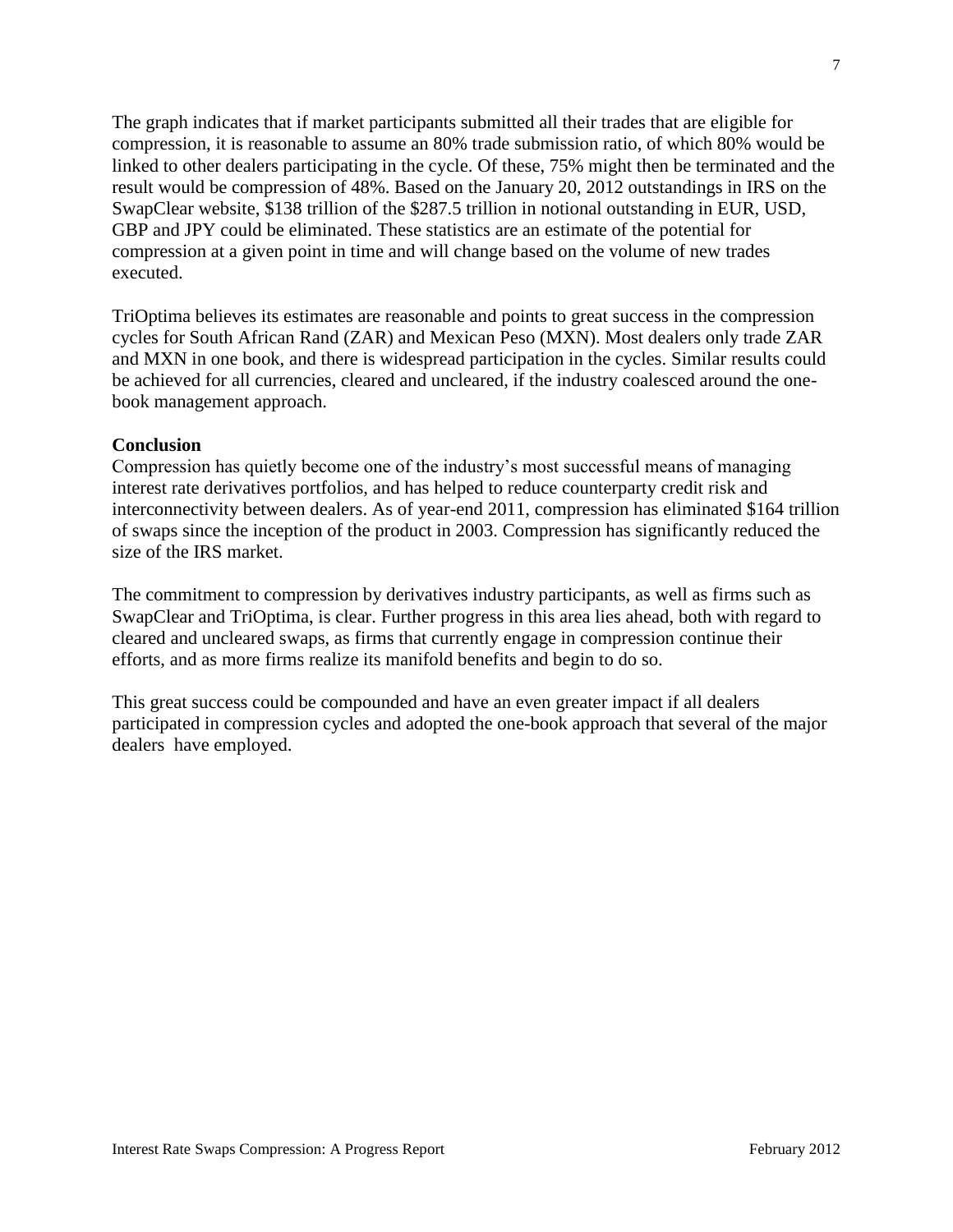# **APPENDIX**

## **IRS Portfolio Compression: Basic Concepts**

IRS portfolio compression is built on a simple idea. As dealer firms continue to trade swaps with each other, trades can begin to be removed without impacting the interest rate risk profile of the swap portfolio.

For example, Dealer A may have written a swap with Dealer B such that it is receiving fixed rate cash flows from Dealer B with a maturity slightly longer or shorter than five years. Suppose a new swap is written for the same notional amount where Dealer A pays fixed rate cash flows to Dealer B for five years. In this case, the macro interest rate risks have been largely offset. Dealer B is paying fixed in the first swap while Dealer A is paying fixed in the second swap. The notional principal is the same. All the dealers need to do is determine the difference in value between the two swaps caused by the mismatch in dates and in the fixed rate payments. If the parameters for valuing these mismatches are agreed, there is no reason why the swaps cannot literally be torn up – this is what is meant by the term compression in a bilateral context.

This type of exercise had been going on in an ad hoc manner for years between dealers as a means of reducing notionals, cleaning up portfolios and reducing operational costs. ISDA reports that an exercise similar to compression was used in 1999 to tear up nearly \$1 trillion of interest rate swaps at Long Term Capital Management.

The examples used in this appendix require dealers to tear up and rewrite swap contracts. It may sound simple in concept but it involves considerably more negotiation among dealers than the successful process currently in use managed by TriOptima.

## **Multi-Lateral Compression**

The benefits of compression between two dealers are obvious. To achieve meaningful reductions in notional outstanding, however, bilateral compression is a cumbersome exercise. If applied across the dealer community, meaningful results for the industry would involve literally hundreds of compression exercises per currency. Multi-lateral compression, on the other hand, can produce tremendous results in a very efficient manner provided there is widespread acceptance by market participants. This is the approach adopted by TriOptima in its triReduce service.

Consider, for example, a closed world where there are only four dealers: A, B, C and D. Consider as well their interdealer swaps in five years are as follows, as seen on the next page: